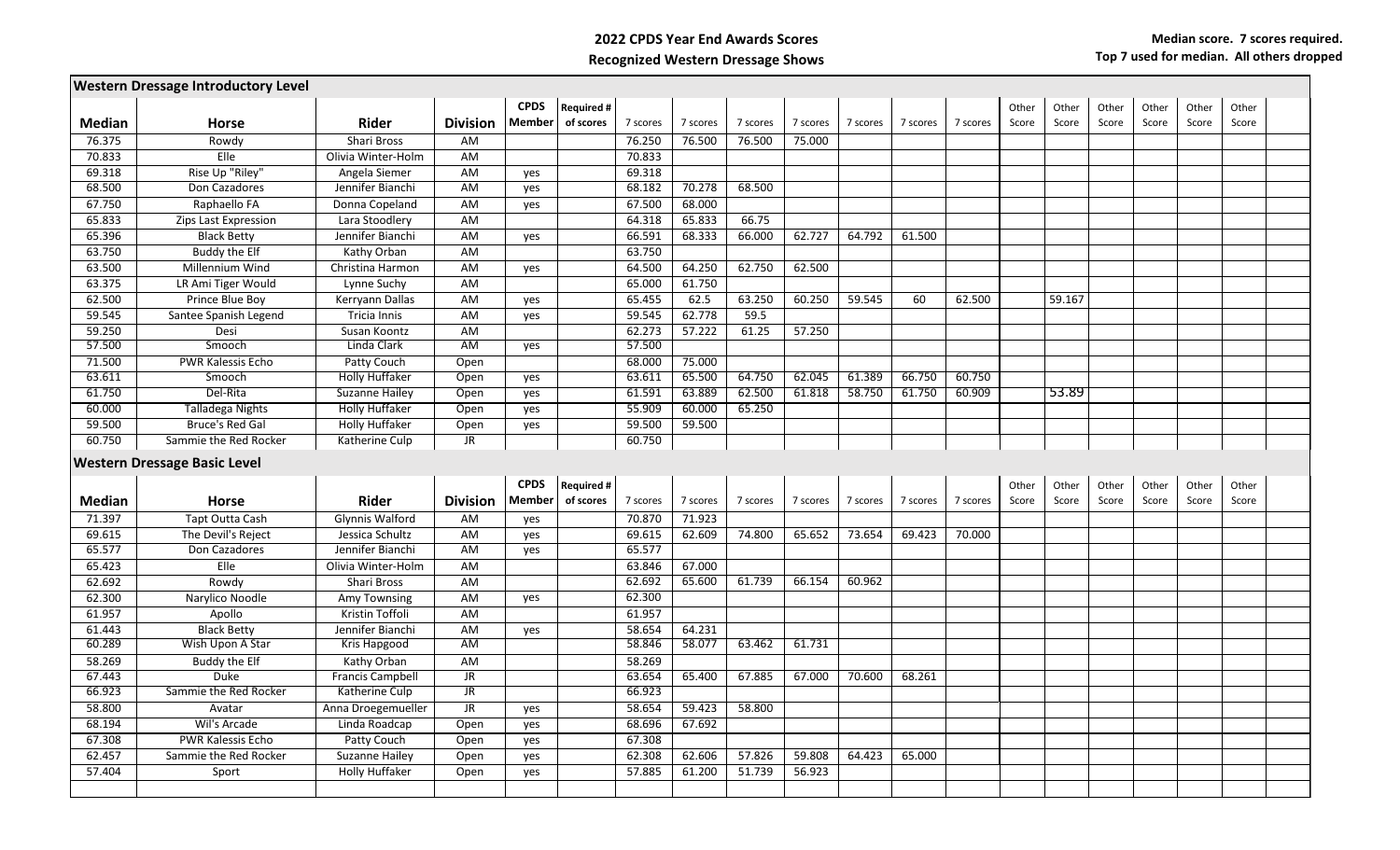## **2022 CPDS Year End Awards Scores Recognized Western Dressage Shows**

|               | <b>Western Dressage Level 1</b>           |                        |                 |             |                   |           |           |           |           |           |          |          |       |       |       |       |       |       |  |
|---------------|-------------------------------------------|------------------------|-----------------|-------------|-------------------|-----------|-----------|-----------|-----------|-----------|----------|----------|-------|-------|-------|-------|-------|-------|--|
|               |                                           |                        |                 | <b>CPDS</b> | <b>Required #</b> |           |           |           |           |           |          |          | Other | Other | Other | Other | Other | Other |  |
| <b>Median</b> | <b>Horse</b>                              | Rider                  | <b>Division</b> | Member      | of scores         | 7 scores  | 7 scores  | 7 scores  | 7 scores  | 7 scores  | 7 scores | 7 scores | Score | Score | Score | Score | Score | Score |  |
| 70.554        | Rainy                                     | Cindy Kerr             | AM              | yes         |                   | 66.290    | 68.966    | 71.452    | 69.655    | 71.935    | 73.448   |          |       |       |       |       |       |       |  |
| 70.037        | Tapt Outta Cash                           | Glynnis Walford        | AM              | yes         |                   | 71.000    | 69.074    |           |           |           |          |          |       |       |       |       |       |       |  |
| 69.569        | OTC Ayasha                                | <b>Hillary Akers</b>   | AM              | yes         |                   | 72.600    | 69.828    | 70.000    | 69.310    | 67.400    | 67.759   |          |       |       |       |       |       |       |  |
| 66.774        | Duchess SH                                | Jennier Bianchi        | AM              | yes         |                   | 68.600    | 71.667    | 66.774    | 62.069    | 64.815    | 66.800   | 62.903   |       |       |       |       |       |       |  |
| 62.407        | <b>Blu Holly Hock</b>                     | <b>Stacey Prock</b>    | AM              | yes         |                   | 61.200    | 62.407    | 59.516    | 65.000    | 64.815    |          |          |       |       |       |       |       |       |  |
| 67.110        | Spooky Smart Chic                         | Paetyn Gilliam         | JR              | yes         |                   | 68.704    | 67.419    | 67.903    | 66.034    | 65.645    | 66.8     |          |       |       |       |       |       |       |  |
| 64.259        | Grunt Growl & Go                          | Aliana Butler          | JR.             |             |                   | 58.600    | 64.259    | 63.871    | 65.800    | 62.778    | 65.800   | 65.714   |       |       |       |       |       |       |  |
| 63.004        | Pendragon                                 | Anna Droegemueller     | JR              | yes         |                   | 60.000    | 60.397    | 66.111    | 63.600    | 66.200    | 62.407   |          |       |       |       |       |       |       |  |
| 55.000        | Avatar                                    | Anna Droegemueller     | JR.             | yes         |                   | 55.000    |           |           |           |           |          |          |       |       |       |       |       |       |  |
| 71.246        | Exekeil                                   | Audrey McKenna         | Open            | yes         |                   | 70.556    | 73.548    | 71.935    | 68.966    |           |          |          |       |       |       |       |       |       |  |
| 62.130        | <b>Roscommon Monday Morning</b>           | <b>Marilee Tussing</b> | Open            | yes         |                   | 57.600    | 62.222    | 66        | 63.519    | 62.037    | 57.000   |          |       |       |       |       |       |       |  |
| 58.400        | Whooze on First                           | Jeff Damphouse         | Open            |             |                   | 58.400    |           |           |           |           |          |          |       |       |       |       |       |       |  |
|               | <b>Western Dressage Level 2</b>           |                        |                 |             |                   |           |           |           |           |           |          |          |       |       |       |       |       |       |  |
|               |                                           |                        |                 | <b>CPDS</b> | <b>Required #</b> | Highest 5 | Highest 5 | Highest 5 | Highest 5 | Highest 5 | Other    | Other    | Other | Other | Other | Other |       | Other |  |
| <b>Median</b> | <b>Horse</b>                              | Rider                  | <b>Division</b> | Member      | of scores         | score     | score     | score     | score     | score     | Score    | Score    | Score | Score | Score | Score |       | Score |  |
| 68.333        | PWR Brienne of Tarth                      | Patty Couch            | Open            |             |                   | 68.333    | 69.6      | 68.800    | 68.148    | 68.200    |          | 67.037   |       |       |       |       |       |       |  |
| 59.000        | Gigi                                      | Kyriana Beard          | JR              | yes         |                   | 59.000    |           |           |           |           |          |          |       |       |       |       |       |       |  |
| 71.600        | OTC Ayasha                                | <b>Hillary Akers</b>   | AM              | yes         |                   | 73.600    | 71.6      | 70.400    |           |           |          |          |       |       |       |       |       |       |  |
|               |                                           |                        |                 |             |                   |           |           |           |           |           |          |          |       |       |       |       |       |       |  |
|               | <b>Western Dressage Level 3</b>           |                        |                 |             |                   |           |           |           |           |           |          |          |       |       |       |       |       |       |  |
|               |                                           |                        |                 | <b>CPDS</b> | <b>Required#</b>  | Highest 5 | Highest 5 | Highest 5 | Highest 5 | Highest 5 | Other    | Other    | Other | Other | Other | Other |       | Other |  |
| <b>Median</b> | <b>Horse</b>                              | <b>Rider</b>           | <b>Division</b> | Membeı      | of scores         | score     | score     | score     | score     | score     | Score    | Score    | Score | Score | Score | Score |       | Score |  |
| 65.000        | OM El Pashan                              | <b>Richal Flannery</b> | Open            | yes         |                   | 64.688    | 66.364    | 63.594    | 66.212    | 65.000    |          | 61.818   |       |       |       |       |       |       |  |
| 63.861        | <b>Barbie Doll</b>                        | Nancy Burba            | Open            | yes         |                   | 67.031    | 60.690    |           |           |           |          |          |       |       |       |       |       |       |  |
|               | Western Dressage Level 4                  |                        |                 |             |                   |           |           |           |           |           |          |          |       |       |       |       |       |       |  |
| 64.167        | <b>Gallant Prinec Von G</b>               | Patty Couch            | Open            | yes         |                   | 63.704    | 64.259    | 64.074    | 67.813    |           |          |          |       |       |       |       |       |       |  |
| #NUM!         |                                           |                        |                 |             |                   |           |           |           |           |           |          |          |       |       |       |       |       |       |  |
|               |                                           |                        |                 | <b>CPDS</b> | Required #        | Highest 5 | Highest 5 | Highest 5 | Highest 5 | Highest 5 | Other    | Other    | Other | Other | Other | Other |       | Other |  |
| <b>Median</b> | <b>Horse</b>                              | Rider                  | <b>Division</b> | Member      | of scores         | score     | score     | score     | score     | score     | Score    | Score    | Score | Score | Score | Score |       | Score |  |
|               |                                           |                        |                 |             |                   |           |           |           |           |           |          |          |       |       |       |       |       |       |  |
|               | <b>Western Dressage Level 5</b>           |                        |                 |             |                   |           |           |           |           |           |          |          |       |       |       |       |       |       |  |
|               |                                           |                        |                 | <b>CPDS</b> | <b>Required #</b> | Highest 5 | Highest 5 | Highest 5 | Highest 5 | Highest 5 | Other    | Other    | Other | Other | Other | Other |       | Other |  |
| <b>Median</b> | <b>Horse</b>                              | <b>Rider</b>           | <b>Division</b> | Member      | of scores         | score     | score     | score     | score     | score     | Score    | Score    | Score | Score | Score | Score |       | Score |  |
| 63.362        | Gallant Prine Von G                       | Patty Couch            | Open            | yes         |                   | 63.103    | 63.621    |           |           |           |          |          |       |       |       |       |       |       |  |
|               | <b>Western Dressage Musical Freestyle</b> |                        |                 |             |                   |           |           |           |           |           |          |          |       |       |       |       |       |       |  |
|               |                                           |                        |                 | <b>CPDS</b> | <b>Required #</b> | Highest 5 | Highest 5 | Highest 5 | Highest 5 | Highest 5 | Other    | Other    | Other | Other | Other | Other |       |       |  |
| <b>Median</b> | <b>Horse</b>                              | Rider                  | <b>Division</b> | Membeı      | of scores         | score     | score     | score     | score     | score     | Score    | Score    | Score | Score | Score | Score |       |       |  |
| 74.643        | <b>PWR Kalessis Echo</b>                  | Patty Couch            | Open            | yes         |                   | 74.643    |           |           |           |           |          |          |       |       |       |       |       |       |  |